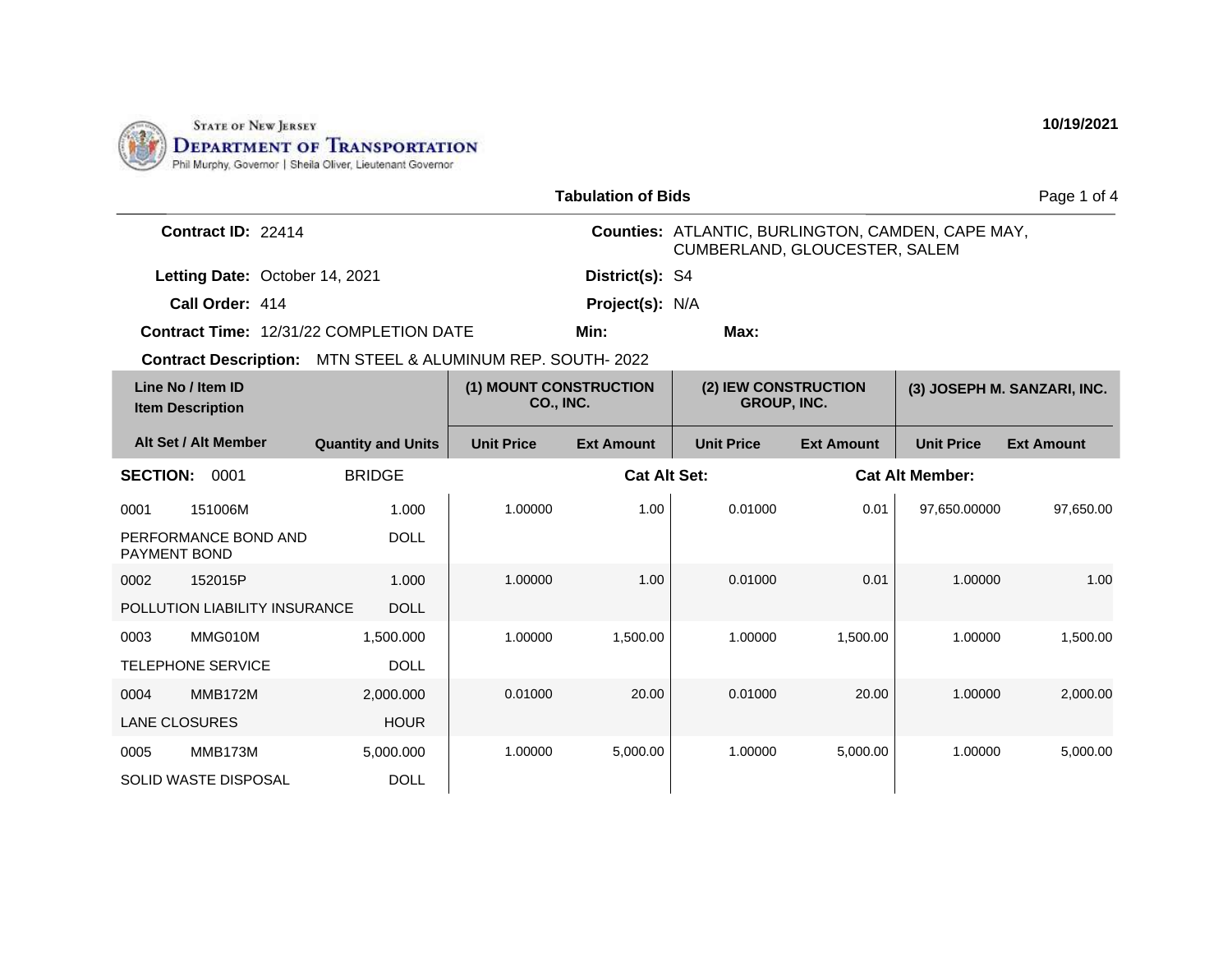

| <b>Tabulation of Bids</b>                                   |                           |                                            |                   |                                                                                           |                   |                             | Page 2 of 4       |
|-------------------------------------------------------------|---------------------------|--------------------------------------------|-------------------|-------------------------------------------------------------------------------------------|-------------------|-----------------------------|-------------------|
| Contract ID: 22414                                          |                           |                                            |                   | <b>Counties: ATLANTIC, BURLINGTON, CAMDEN, CAPE MAY,</b><br>CUMBERLAND, GLOUCESTER, SALEM |                   |                             |                   |
| Letting Date: October 14, 2021                              |                           |                                            | District(s): S4   |                                                                                           |                   |                             |                   |
| Call Order: 414                                             |                           |                                            | Project(s): N/A   |                                                                                           |                   |                             |                   |
| <b>Contract Time: 12/31/22 COMPLETION DATE</b>              |                           | Min:<br>Max:                               |                   |                                                                                           |                   |                             |                   |
| Contract Description: MTN STEEL & ALUMINUM REP. SOUTH- 2022 |                           |                                            |                   |                                                                                           |                   |                             |                   |
| Line No / Item ID<br><b>Item Description</b>                |                           | (1) MOUNT CONSTRUCTION<br><b>CO., INC.</b> |                   | (2) IEW CONSTRUCTION<br><b>GROUP, INC.</b>                                                |                   | (3) JOSEPH M. SANZARI, INC. |                   |
| Alt Set / Alt Member                                        | <b>Quantity and Units</b> | <b>Unit Price</b>                          | <b>Ext Amount</b> | <b>Unit Price</b>                                                                         | <b>Ext Amount</b> | <b>Unit Price</b>           | <b>Ext Amount</b> |
| <b>SECTION:</b><br>0001<br><b>BRIDGE</b>                    |                           | <b>Cat Alt Set:</b>                        |                   |                                                                                           |                   | <b>Cat Alt Member:</b>      |                   |
| 202024M<br>0006                                             | 75,000                    | 20.00000                                   | 1,500.00          | 0.01000                                                                                   | 0.75              | 55.00000                    | 4,125.00          |
| DISPOSAL OF REGULATED<br><b>MATERIAL</b>                    | T                         |                                            |                   |                                                                                           |                   |                             |                   |
| MMG064M<br>0007                                             | 10.000.000                | 1.00000                                    | 10,000.00         | 1.00000                                                                                   | 10,000.00         | 1.00000                     | 10,000.00         |
| <b>DISPOSAL OF REGULATED</b><br>MATERIAL, HAZARDOUS         | <b>DOLL</b>               |                                            |                   |                                                                                           |                   |                             |                   |
| 109006M<br>0008                                             | 1,000,000.000             | 1.00000                                    | 1,000,000.00      | 1.00000                                                                                   | 1.000.000.00      | 1.00000                     | 1,000,000.00      |
| <b>FORCE ACCOUNT</b>                                        | <b>DOLL</b>               |                                            |                   |                                                                                           |                   |                             |                   |
| <b>MMB186M</b><br>0009                                      | 2,000.000                 | 438.55000                                  | 877,100.00        | 452.00000                                                                                 | 904,000.00        | 677.00000                   | 1,354,000.00      |
| <b>LABOR CREW, STEEL</b>                                    | <b>HOUR</b>               |                                            |                   |                                                                                           |                   |                             |                   |
| <b>MMB186M</b><br>0010                                      | 2,000.000                 | 303.00000                                  | 606,000.00        | 335.19000                                                                                 | 670,380.00        | 327.00000                   | 654,000.00        |
| LABOR CREW, WELDING                                         | <b>HOUR</b>               |                                            |                   |                                                                                           |                   |                             |                   |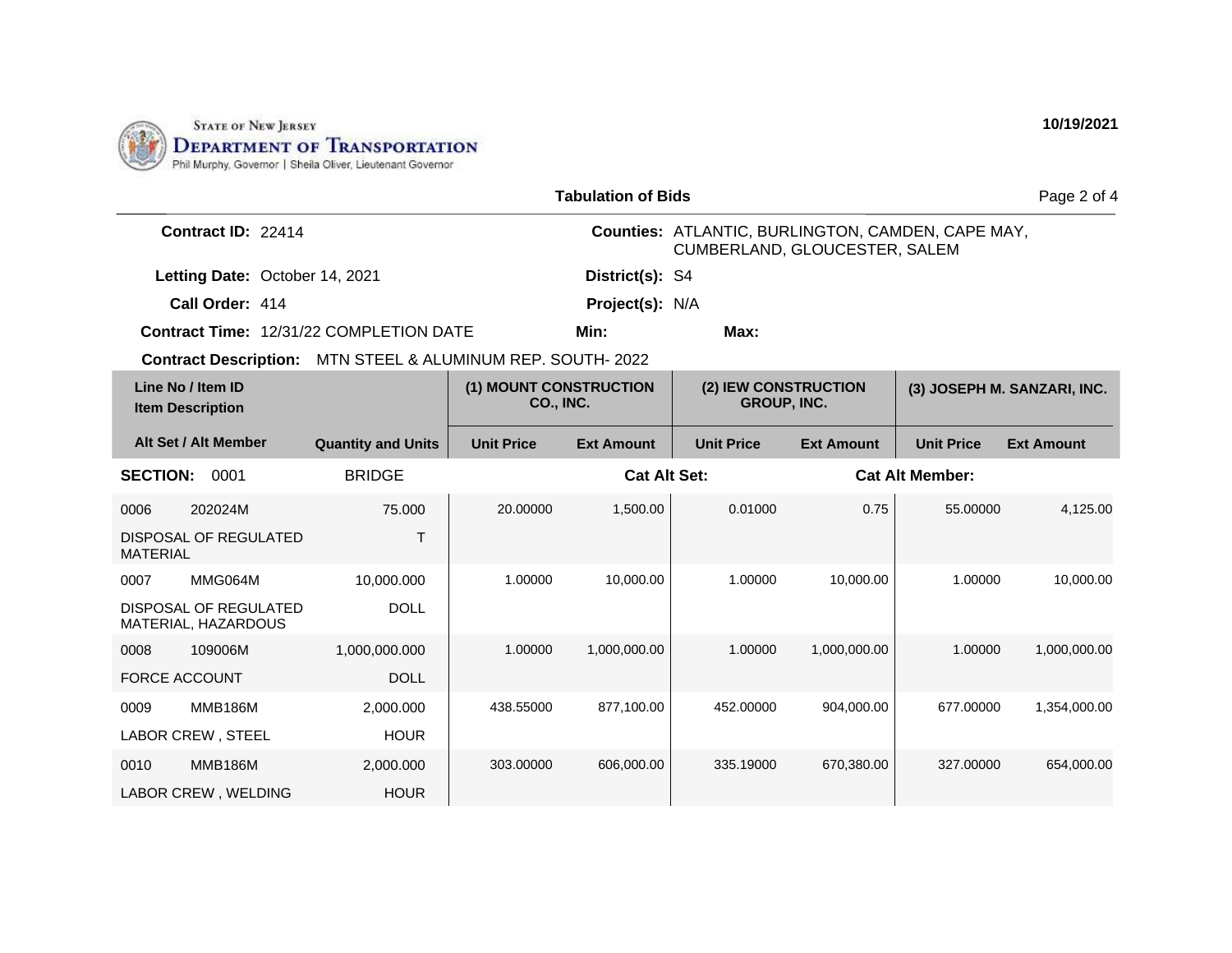

| <b>Tabulation of Bids</b>                    |                                   |                                                             |                     |                                                                                    |                        | Page 3 of 4                 |                   |                   |
|----------------------------------------------|-----------------------------------|-------------------------------------------------------------|---------------------|------------------------------------------------------------------------------------|------------------------|-----------------------------|-------------------|-------------------|
| Contract ID: 22414                           |                                   |                                                             |                     | Counties: ATLANTIC, BURLINGTON, CAMDEN, CAPE MAY,<br>CUMBERLAND, GLOUCESTER, SALEM |                        |                             |                   |                   |
|                                              | Letting Date: October 14, 2021    |                                                             |                     | District(s): S4                                                                    |                        |                             |                   |                   |
| Call Order: 414                              |                                   |                                                             |                     | Project(s): N/A                                                                    |                        |                             |                   |                   |
|                                              |                                   | <b>Contract Time: 12/31/22 COMPLETION DATE</b>              |                     | Min:                                                                               | Max:                   |                             |                   |                   |
|                                              |                                   | Contract Description: MTN STEEL & ALUMINUM REP. SOUTH- 2022 |                     |                                                                                    |                        |                             |                   |                   |
| Line No / Item ID<br><b>Item Description</b> |                                   | (1) MOUNT CONSTRUCTION<br>CO., INC.                         |                     | (2) IEW CONSTRUCTION<br><b>GROUP, INC.</b>                                         |                        | (3) JOSEPH M. SANZARI, INC. |                   |                   |
| Alt Set / Alt Member                         |                                   | <b>Quantity and Units</b>                                   | <b>Unit Price</b>   | <b>Ext Amount</b>                                                                  | <b>Unit Price</b>      | <b>Ext Amount</b>           | <b>Unit Price</b> | <b>Ext Amount</b> |
| <b>SECTION:</b><br>0001<br><b>BRIDGE</b>     |                                   |                                                             | <b>Cat Alt Set:</b> |                                                                                    | <b>Cat Alt Member:</b> |                             |                   |                   |
| 0011                                         | MMG054M                           | 500.000                                                     | 87.25000            | 43,625.00                                                                          | 80.00000               | 40,000.00                   | 117.00000         | 58,500.00         |
| WORKER, TYPE "A"                             |                                   | <b>HOUR</b>                                                 |                     |                                                                                    |                        |                             |                   |                   |
| 0012                                         | MMG057M                           | 500.000                                                     | 115.00000           | 57,500.00                                                                          | 167.59000              | 83,795.00                   | 133.00000         | 66,500.00         |
| WORKER, TYPE "B"                             |                                   | <b>HOUR</b>                                                 |                     |                                                                                    |                        |                             |                   |                   |
| 0013                                         | <b>MMB092M</b>                    | 100.000                                                     | 125.00000           | 12.500.00                                                                          | 125.00000              | 12.500.00                   | 125.00000         | 12,500.00         |
| <b>CREW COORDINATOR</b>                      |                                   | <b>HOUR</b>                                                 |                     |                                                                                    |                        |                             |                   |                   |
| 0014                                         | MMG025M                           | 100,000.000                                                 | 1.00000             | 100,000.00                                                                         | 1.00000                | 100,000.00                  | 1.00000           | 100,000.00        |
|                                              | <b>OVERTIME DIFFERENTIAL (OD)</b> | <b>DOLL</b>                                                 |                     |                                                                                    |                        |                             |                   |                   |
| <b>Section Totals:</b>                       |                                   |                                                             |                     | \$2,714,747.00                                                                     |                        | \$2,827,195.77              |                   | \$3,365,776.00    |
| <b>Contract Totals</b>                       |                                   |                                                             |                     | \$2,714,747.00                                                                     |                        | \$2,827,195.77              |                   | \$3,365,776.00    |
| <b>Cost Plus Time Totals</b>                 |                                   |                                                             | \$2,714,747.00      |                                                                                    | \$2,827,195.77         |                             | 3,365,776.00      |                   |

**10/19/2021**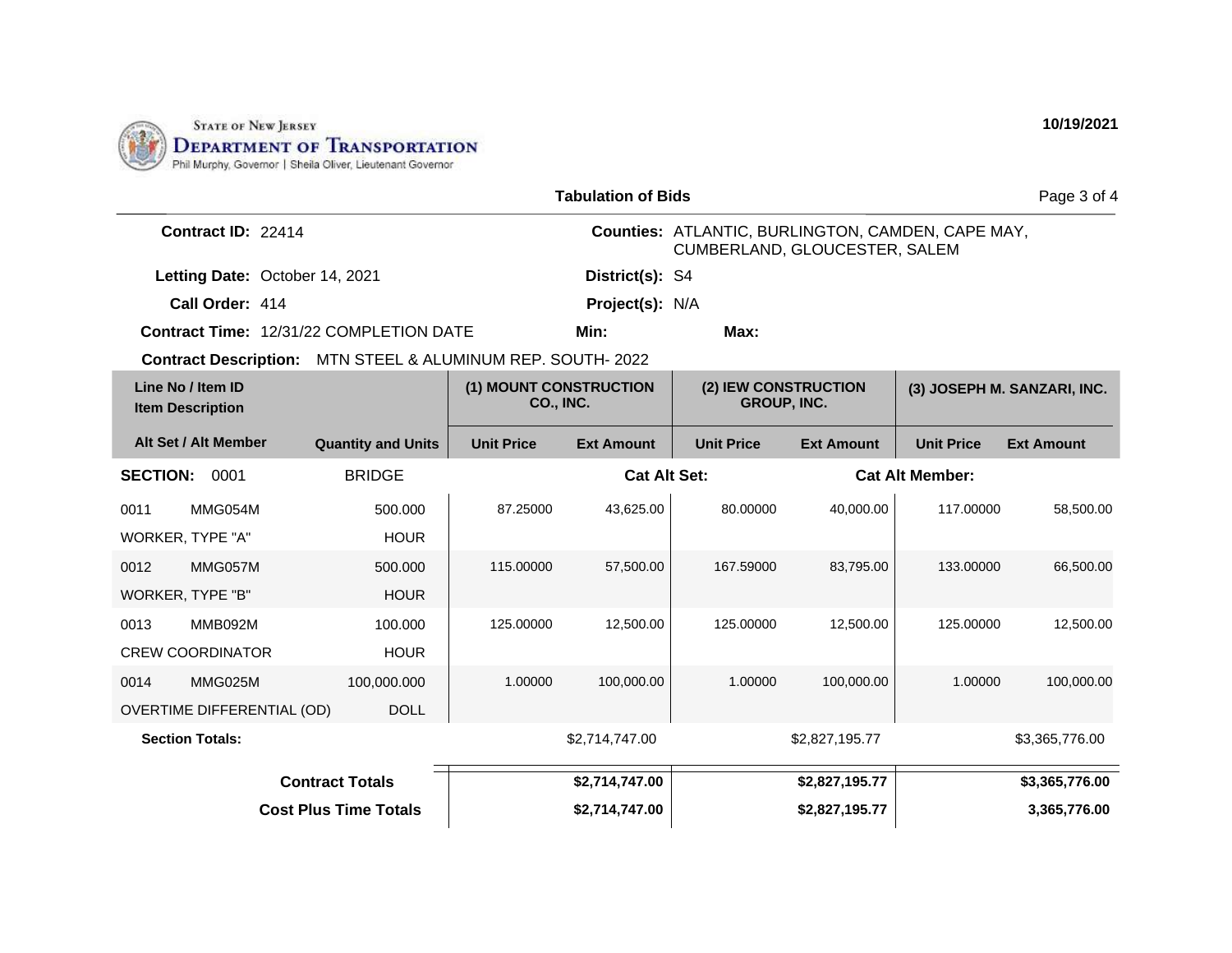

|                    |                                                                                                               | <b>Tabulation of Bids</b> |                                                                                           | Page 4 of 4 |
|--------------------|---------------------------------------------------------------------------------------------------------------|---------------------------|-------------------------------------------------------------------------------------------|-------------|
| Contract ID: 22414 |                                                                                                               |                           | <b>Counties: ATLANTIC, BURLINGTON, CAMDEN, CAPE MAY,</b><br>CUMBERLAND, GLOUCESTER, SALEM |             |
|                    | Letting Date: October 14, 2021                                                                                | District(s): S4           |                                                                                           |             |
| Call Order: 414    |                                                                                                               | Project(s): N/A           |                                                                                           |             |
|                    | <b>Contract Time: 12/31/22 COMPLETION DATE</b>                                                                | Min:                      | Max:                                                                                      |             |
|                    | <b>Contract Description: MTN STEEL &amp; ALUMINUM REP. SOUTH-2022</b><br>() indicates item is bid as Lump Sum |                           |                                                                                           |             |